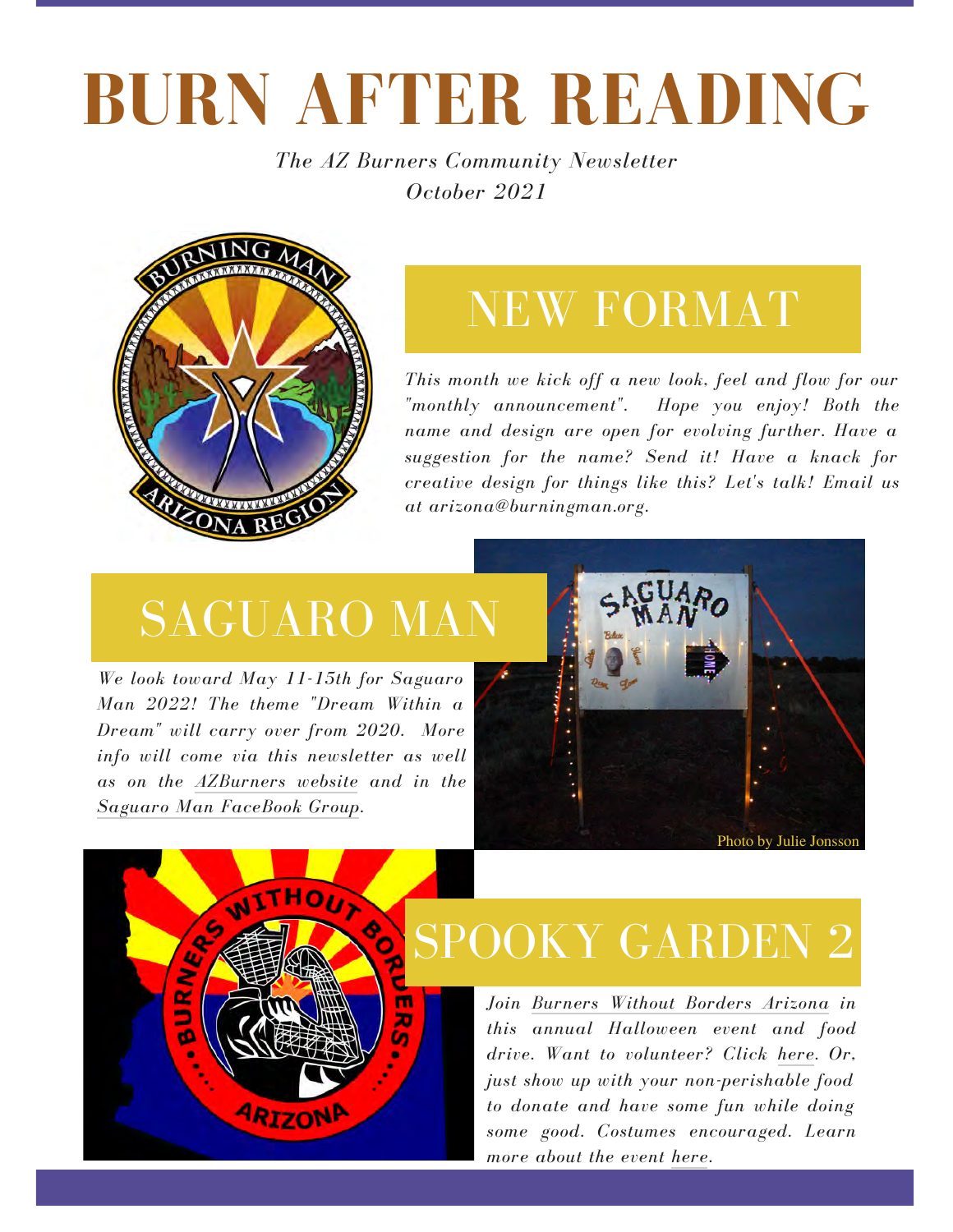## SAVE A LIFE

*The Substance Abuse Coalition Leaders of Arizona is offering a free training on Naloxone and what to do if you find yourself in the unfortunate situation of being in the presence of someone experiencing a drug overdose. Led by Asylum (aka Kara Jean Brei, the training will be live in South Phoenix and is also being streamed on November 1st. Click here for [details](https://fb.me/e/1Bc4R1XC2) and click [here](https://sbhservices-org.zoom.us/meeting/register/tZwtd-ioqD8iGN0CZryBcsMUSQVxhXJAmcQV?_x_zm_rtaid=YaKi000ERNiL5HkM0oOaZw.1635181173563.b831ff084711a9003295d3bbfeb8ec3c&_x_zm_rhtaid=899) to register.*

### BURNING MA[N](https://journal.burningman.org/2021/10/burning-man-arts/brc-art/burning-man-2022-waking-dreams/)

*Waking Dreams is the theme for Burning Man 2022, happening August 28th til September 5th. We think it's great that the theme is so closely related to our Saguaro Man theme of Dream Within a Dream! Learn all about it [here](https://journal.burningman.org/2021/10/burning-man-arts/brc-art/burning-man-2022-waking-dreams/), where you will also find links to art grant information.*

**PREVENT** 

THE NEXT

8.000

**#CARRYNALOXONE** 





#### WHERE TO FIND...

*Where to get more info and stay in touch? <https://azburners.org> arizona@burningman.org <https://www.facebook.com/groups/AZBurners>*